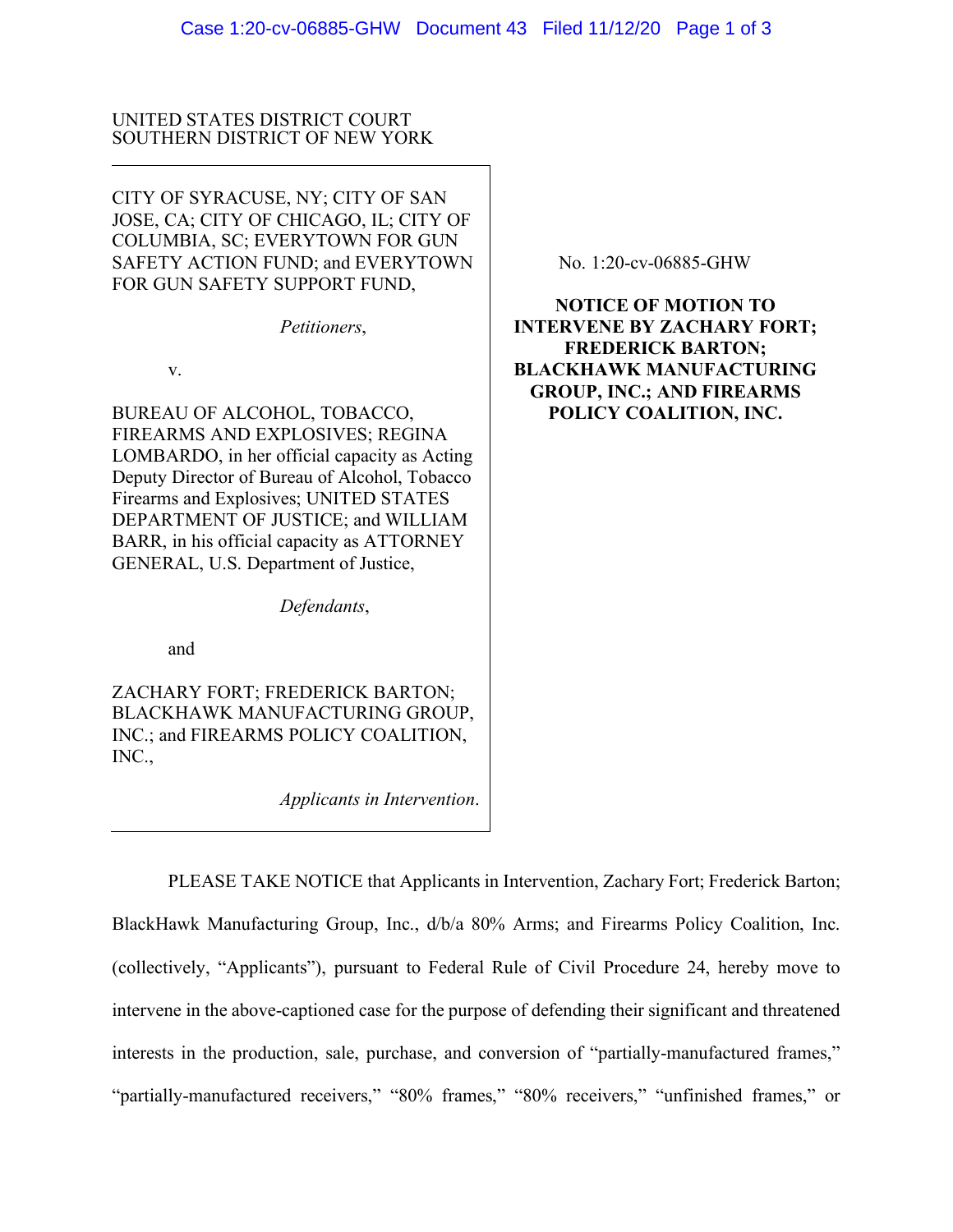## Case 1:20-cv-06885-GHW Document 43 Filed 11/12/20 Page 2 of 3

"unfinished receivers" (collectively, "Non-Firearm Objects"). As set forth in the accompanying *Memorandum in Support of Motion to Intervene*, Applicants seek intervention as of right, or, in the alternative, permissive intervention pursuant to Federal Rules of Civil Procedure 24(a) and 24(b), respectively.

As this Court has already set forth a briefing schedule in this matter, Applicants agree, should this Court grant them intervention, to follow the briefing schedule as established. *See* ECF No. 35. Applicants will adhere to Defendants' briefing deadlines, filing Applicants' cross-motion and response to Petitioners' motion for summary judgment on January 8, 2021, and Applicants' reply to their cross-motion on February 19, 2021. ECF No. 35.

Applicants file concurrently herewith a *Memorandum in Support of Motion to Intervene* and *Declarations of Zachary Fort*, *Frederick Barton*, *Tilden Smith*, and *Brandon Combs*. Given this Court's previously granted extension of time for Defendants to file an answer to fourteen (14) days after this Court's resolution of the motions for summary judgment, Applicants do not concurrently file an answer to Petitioners' Complaint. *See* ECF No. 35. Should this Court grant intervention, Applicants request the same deadline to file an answer to Petitioners' Complaint as Defendants. If this Court requires Applicants to file their answer sooner, Applicants are prepared to file their answer within seven (7) days of intervention being granted.

Counsel for Applicants has contacted counsel for the existing parties. Counsel for Petitioners stated that Petitioners, without seeing the motion papers, had yet to decide their position on Applicants' intervention. Counsel for Defendants stated that Defendants take no position on Applicants' intervention.

WHEREFORE, Applicants in Intervention respectfully request this Court grant their *Motion to Intervene* in this matter as of right, or in the alternative, for permissive intervention.

2